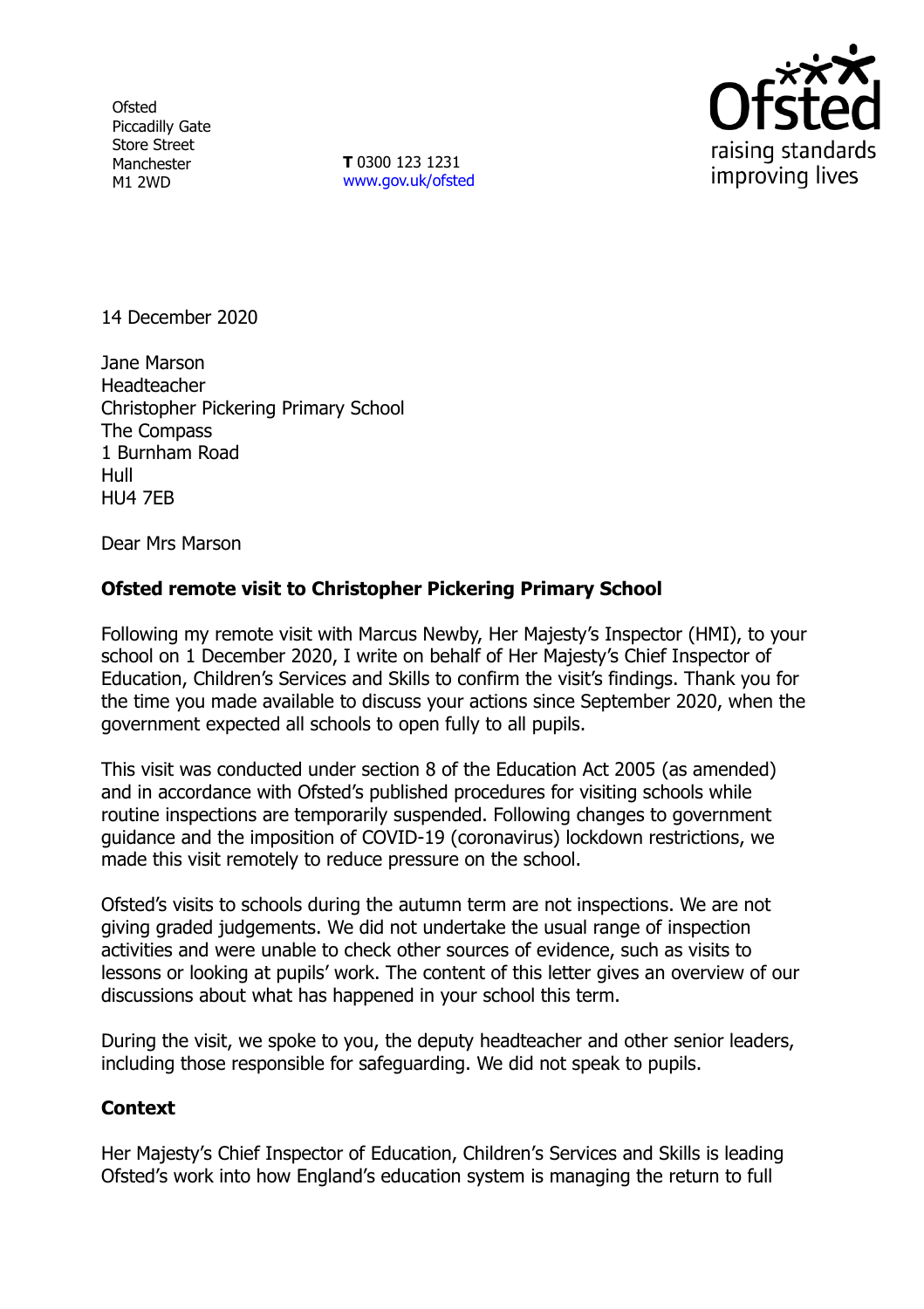

education for pupils, following an extended break in formal schooling due to the COVID-19 pandemic.

In undertaking this focused work, HMI are visiting a broad range of schools. HMI will visit a sample of:

- approximately 1,200 schools across all Ofsted grades (outstanding, good, requires improvement and inadequate)
- maintained schools, academies and free schools, special schools and centres of alternative provision, including those in cities, and coastal, town or rural communities.

The information from this visit will feed into Ofsted's national reporting so that the insights can be shared with the government and the education sector. We did not find any significant concerns during the visit. In such a case, an inspection report would be published on our website and available to parents and carers.

We did not consider your response to COVID-19 during the spring and summer terms 2020, when the school was not open to all pupils.

## **From this visit, inspectors noted that:**

- At the time of our visit, two 'bubbles' were isolating: Year 1 pupils and pupils based in the hearing-impaired unit. You told us that this is the only time you have needed to send bubbles home. However, almost half of your pupils have needed to learn remotely from home on at least one occasion since the start of term.
- All pupils are studying their usual range of subjects, although you have made some adaptations to the curriculum. You explained that catch-up work is being done and you are spending slightly more time on English and mathematics than usual. You intend to return to your usual curriculum by summer 2021.
- You tested pupils in September 2020 to establish their new starting points in phonics and reading. You told us that these checks showed that some pupils have forgotten some of their phonics knowledge and have lost their reading fluency. You are addressing this in lessons, with bespoke catch-up sessions and through regular reading with an adult.
- You have also tested pupils in mathematics. These checks have told you that pupils had lost fluency in basic skills such as number bonds and times tables. You have worked to address this and are now making sure that you are going through the things that pupils were not taught in the summer term due to the school's partial closure, alongside this term's learning.
- You have not formally assessed pupils in subjects in the wider curriculum. You explained that teachers are aware of the things that pupils were not taught in